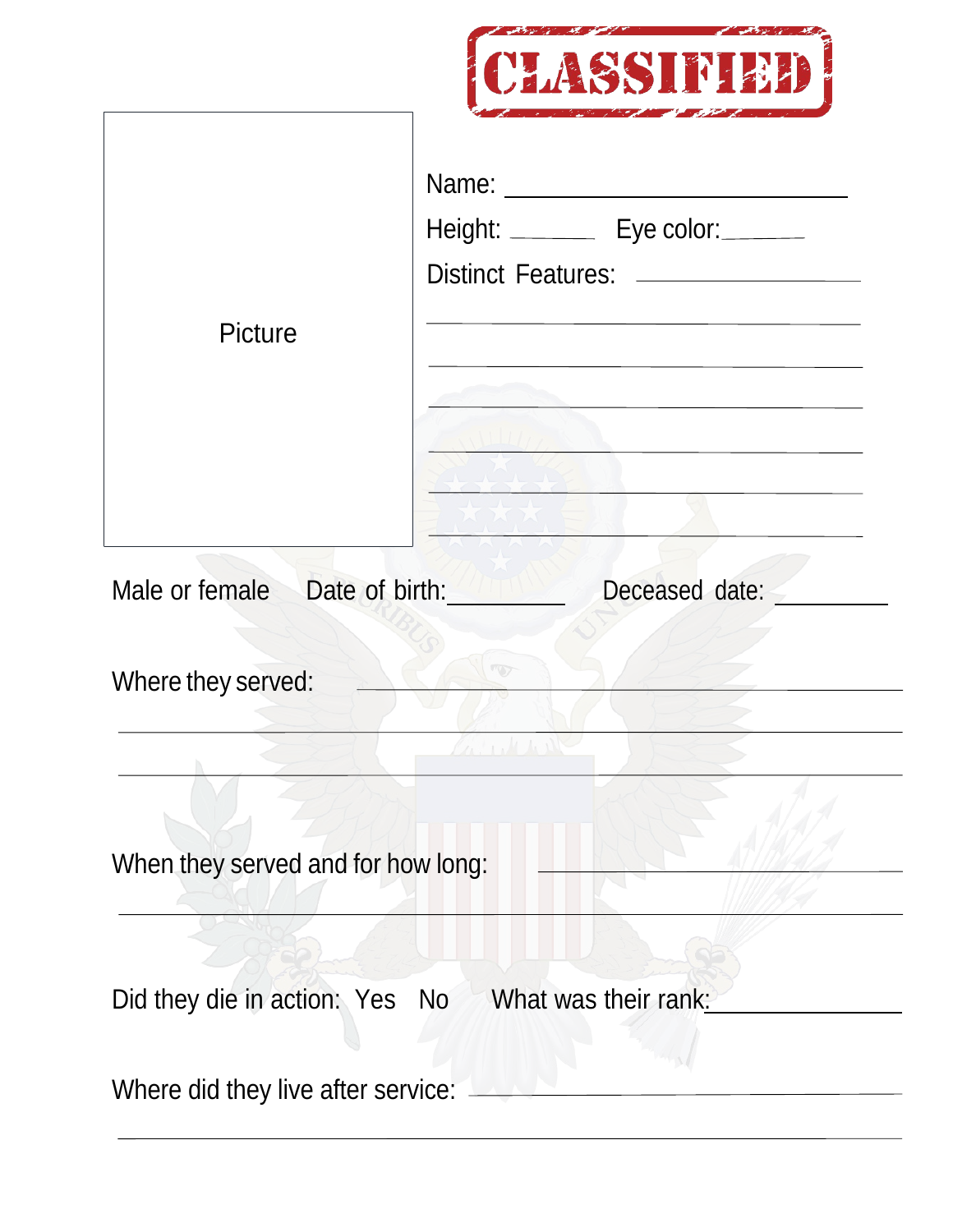Have they received any metals: Yes No If so, how many, and for what: Where was your soldier born and raised<u>:</u> What did they do after their service: What can you learn about their family: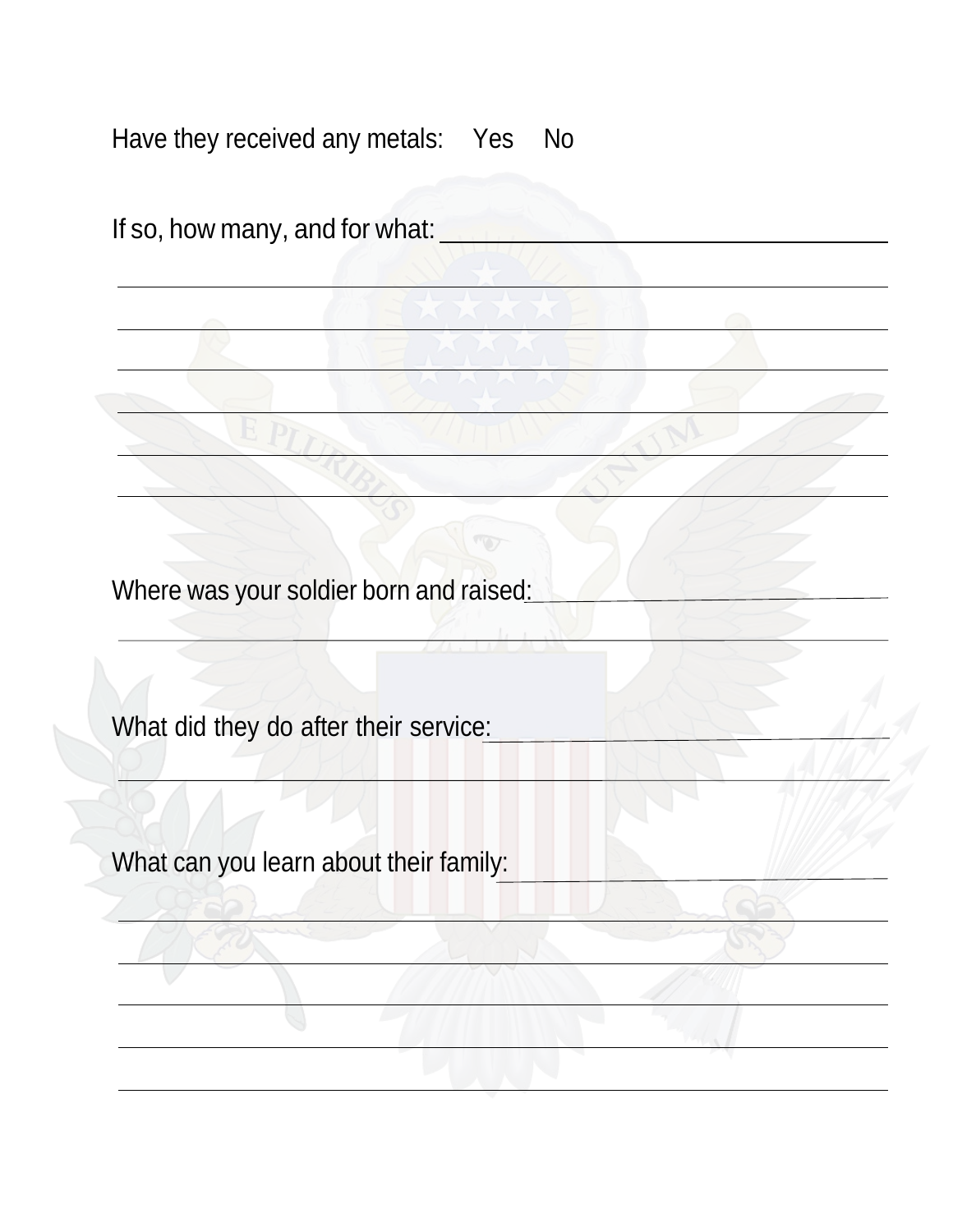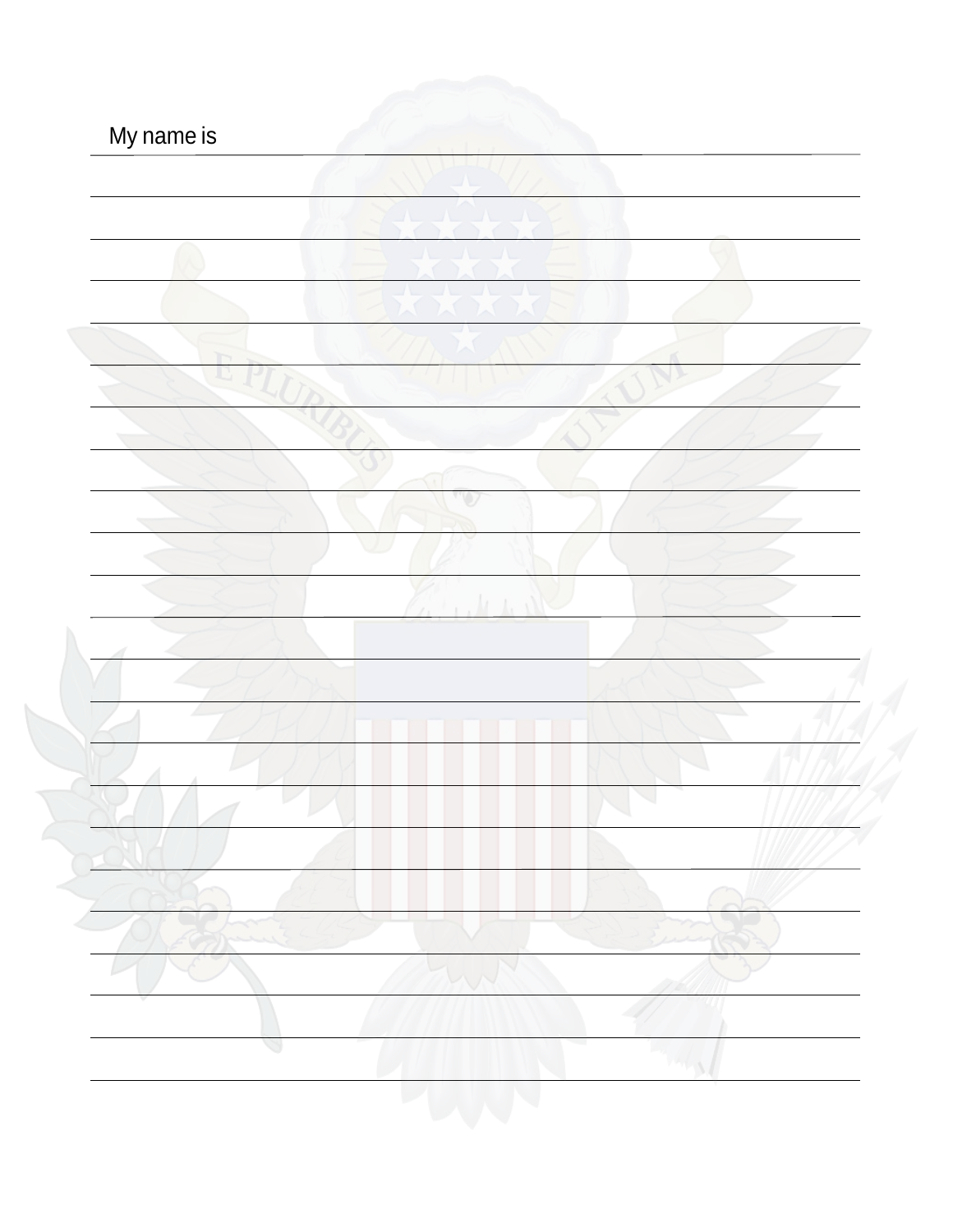# American Soldier Project

### **Lesson plan for grades 3-5 Reading, English Language Arts, and Social Studies**

### Introduction

### Read the book "The Wall" by Eve Bunting.

 This story helps students to understanding what it means to honor those who have given their lives for our freedom. It is used in a lesson leading up to the program. Have a discussion about the book and about soldiers who have fallen. Ask them how can we help remember those people today? Students will choose an American soldier and research aspects of their life. Students will act as detectives as they put together and create a case file and timeline of their subject's life, with the end goal being a speech about their subject. The speech will emphasize how their soldier is remembered today. Students will present their speeches (at a parents' night event, if desired) by 'becoming' their subjects and speaking in the first person (reciting their speech). Students will also incorporate technology by making a digital story

### **Learningoutcomes**

- Students will learn about what life was like for their soldier prior to war and after war.
- - Students will develop a comprehensive understanding of the struggles, hardships, and challenges a soldier had to overcome.
- Students will gain a better understanding of honors that soldiers may receive.
- - By researching specific attributes, students will gain enough knowledge of their subjects that they "become one" and tell their stories in the first person.
- Students will gain a better understanding of what it means to fight for the United States.

# **Teacher Preparation**

 Allow students one week of regular classroom time to complete their research in school (case file). This will allow all students to have time on classroom computers or in the computer lab, and time to conference with you. Allow an additional week for the students to write speeches and create costumes and props.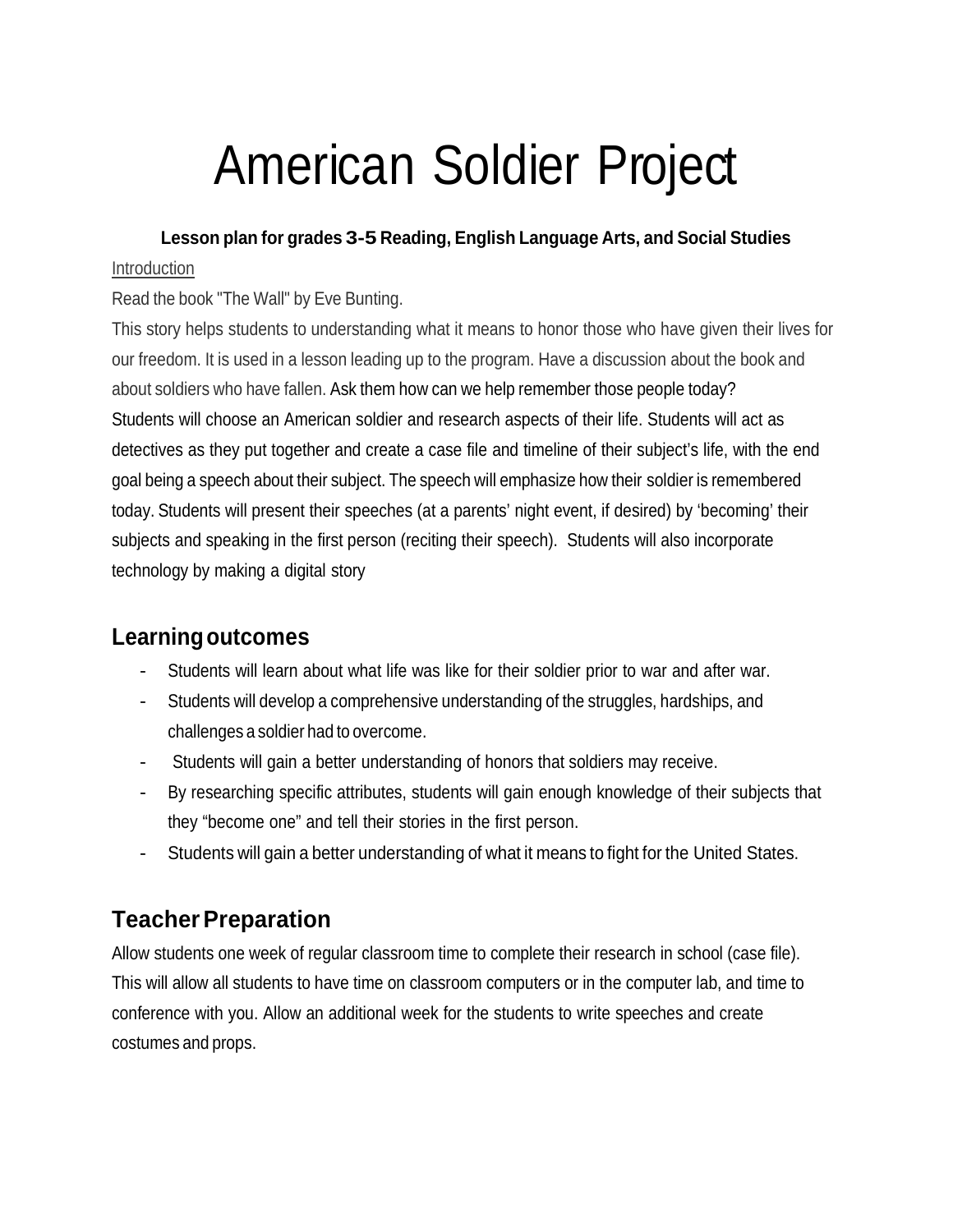# **Materials needed**

- research folders
- • computers with internet access, CD/DVD players, and Microsoft Word, Excel, and PowerPoint (or similar applications)
- printer(s)
- overhead projector
- dictionaries and thesauruses
- highlighters
- clipboards
- paperclips, staplers
- encyclopedias
- paper
- pencils
- index cards
- Cemetery name scanner (app on ipads)
- Ipad
- Veteran's Legacy website: www.bhveterans.omeka.net

# **Activities**

 For students' research and presentations, select a core group of soldiers from which students may choose. The option of doing a relative or known soldier is permissible. Allow the students to have a choice, but note to them they will need to be able to find sufficient information on the provided soldiers.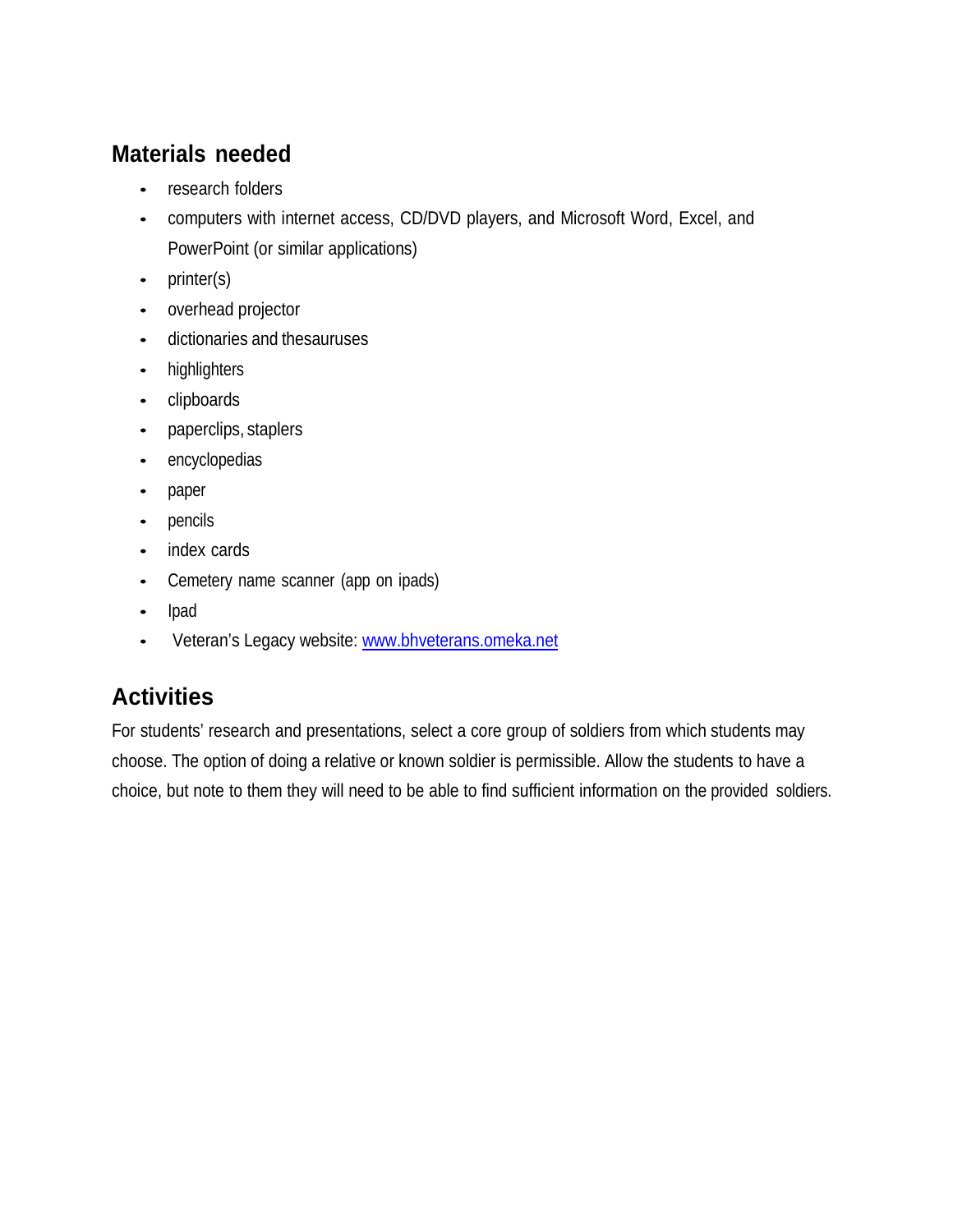# **Standards**

Second grade

 2.H.1.2 Use historical records and artifacts including but not limited to photos, diaries, oral histories, and videos to draw conclusions about family or school life in the past.

2.G.1.2 Explain how local communities are part of a larger region.

Third Grade

 3.H.2.1 Generate questions about individuals and groups who have shaped significant historical changes and continuities.

 3.H.2.2 Explain the importance of famous American figures including but not limited to George Washington, Abraham Lincoln, and Thomas Jefferson.

### Fourth grade

 4.H.1.1 Analyze the impact of significant historical events on the development of cultures in South Dakota.

 4.H.1.2 Generate questions about multiple historical sources and their relationships to particular historical events and developments.

4.H.2.5 Describe how wars affected South Dakotans.

4.H.5.2 Use evidence to develop a claim about the past.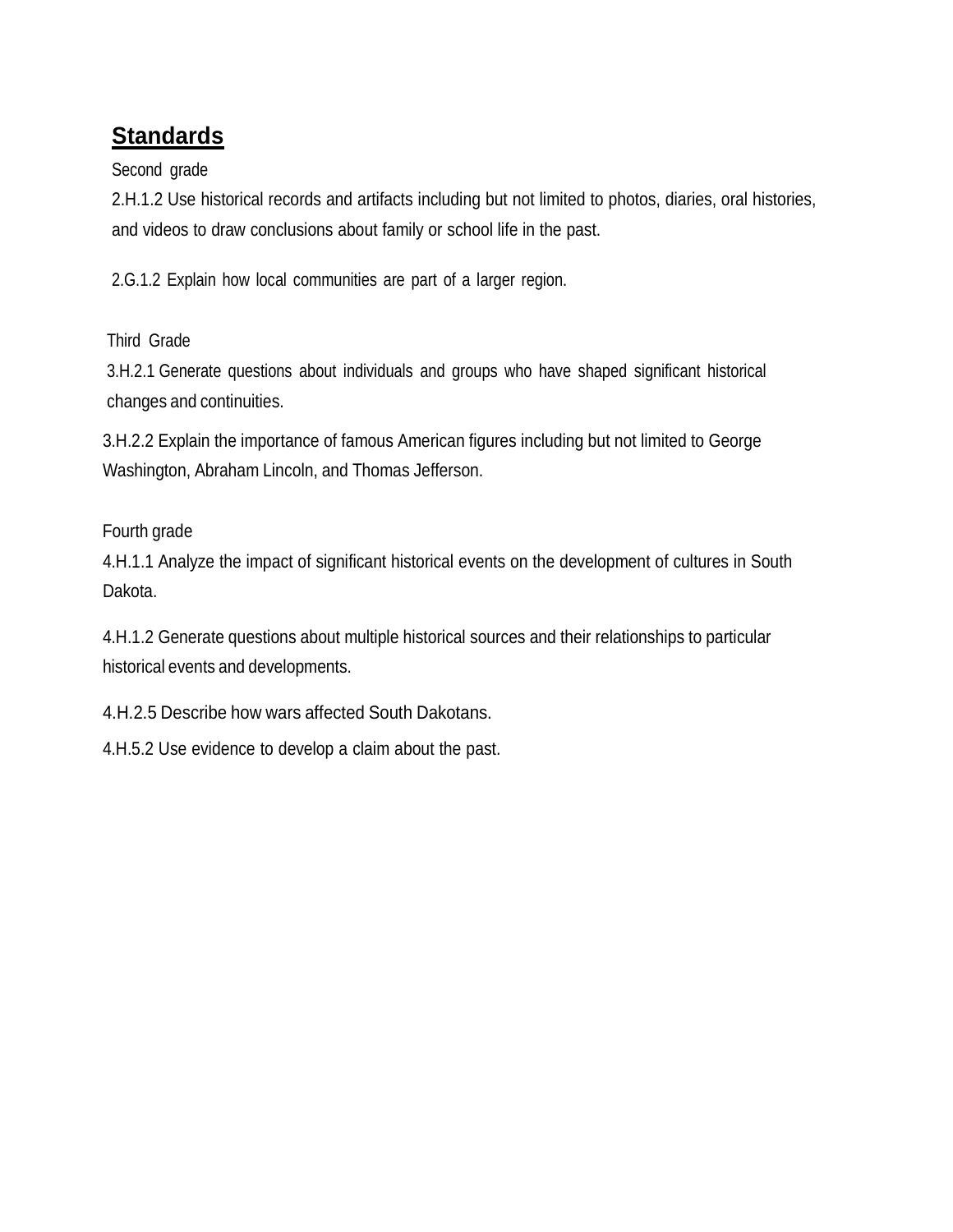### **Essential Questions for the Unit**

 How can we know if we weren't there? How am I connected to those in the past? Can an individual make a difference in history? Why do people fight? Is conflict inevitable? Desirable? Avoidable? What is worth fighting for? What is revolution? How do I know when I have enough information to answer my question thoroughly? How do I determine the appropriate presentation format for my task and audience? How do my actions impact others in my community? How can I impact social change? How does the evaluation of past events help us to make future decisions? What makes places unique and different? Why do I research?

#### Reading

What impact do reading strategies have? Why do we need to evaluate what we read?

#### Writing

 How does each step in the process impact your writing? What am I trying to achieve through my writing? How does the audience influence the format of your writing?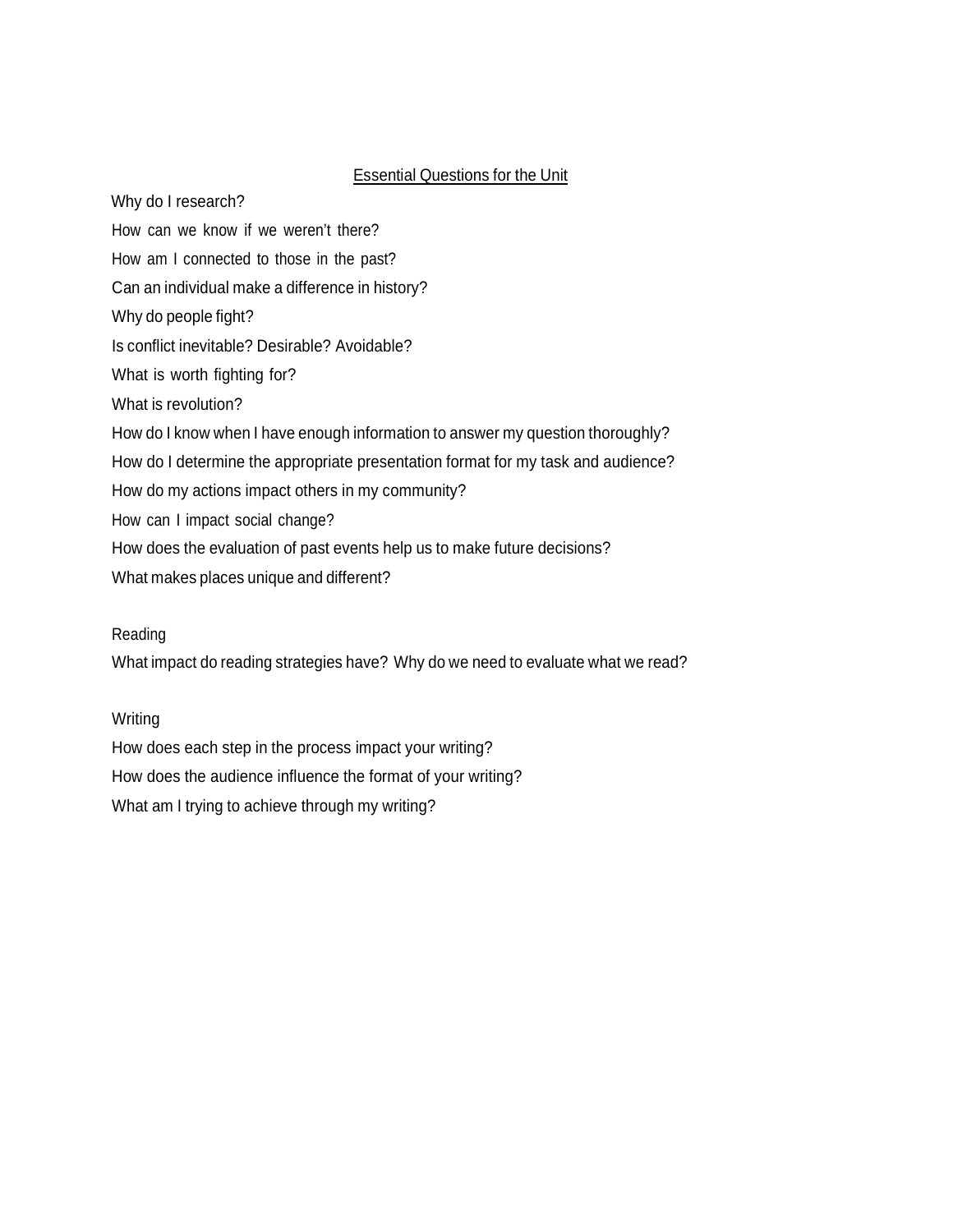# **Technology**

Website for Project

# **[http://soldierdetective.weebly.com](http://soldierdetective.weebly.com/)**

### **Students will also make a digital story of their person they researched Use https://spark.adobe.com/about/page**

- 1. Decide on the story you want to tell. Make it over the person you did your research on
- 2. Gather your materials.
- 3. Begin writing your script. (your speech)
- 4. Prep your equipment.
- 5. Create a storyboard.
- 6. Record a voice-over. (your speech)
- 7. Add music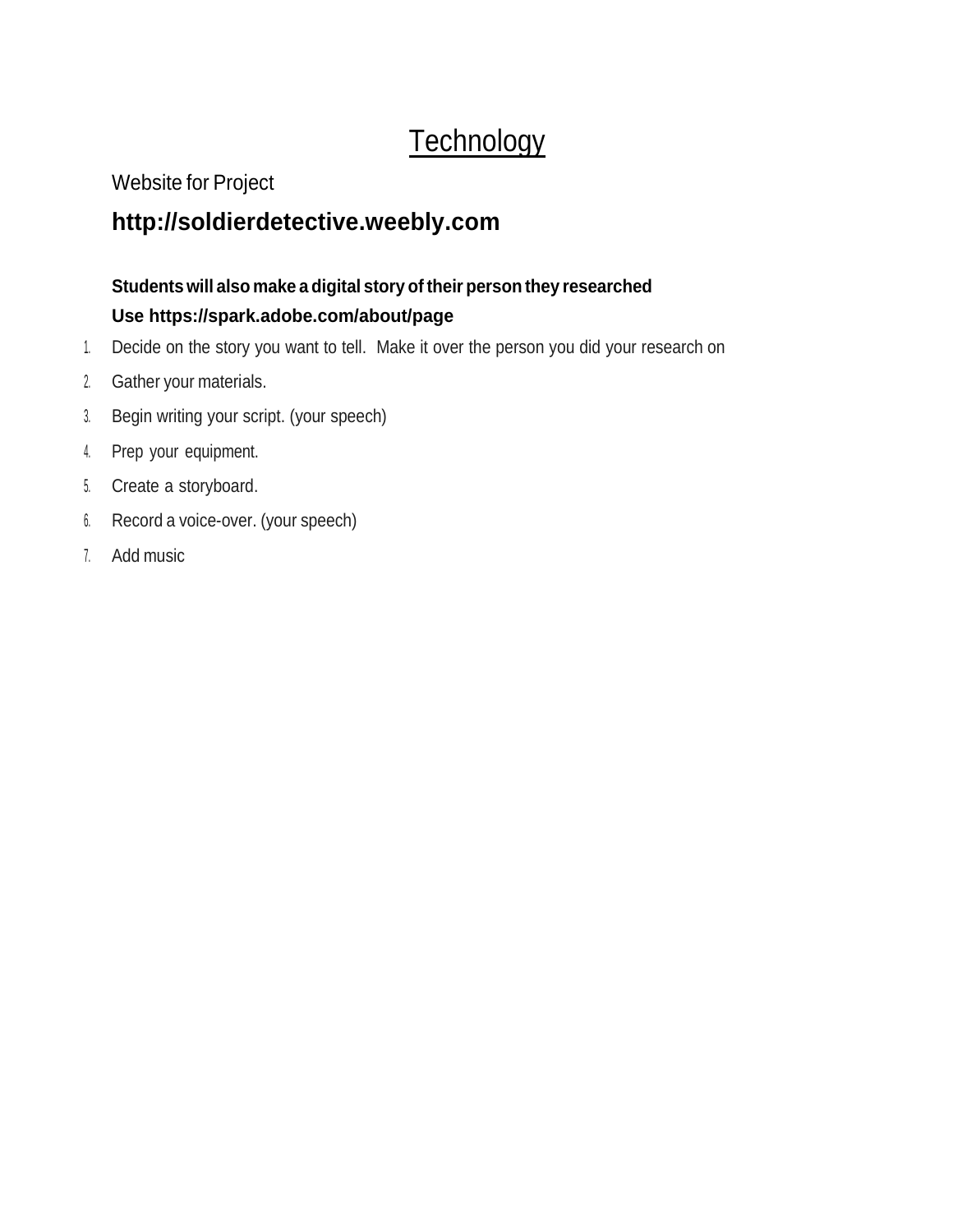#### **American Soldier Lesson Plan**

 $3^{\text{rd}}$ -5<sup>th</sup> grade

Targeted content: ELA Integrated Content: Social Studies

State Content Standard and/or Common Core Standard(s):

 *Target Standard(s)*: CCSS-ELA -LITERACY-W.4.2.E Write narratives to develop real or imagined experiences or events using effective technique, descriptive details, and clear event sequences.

4.H.3.1 Compare and contrast life today with life in historical time periods.

 4.H.5.1 Infer the intended audience and purpose of a historical source from information within the source itself.

 K-12.H.3 Students will analyze and evaluate historical events from multiple perspectives. K-12.H.5 Students will develop historical research skills.

 *Supporting Standard(s)*: SL.4.2 Paraphrase portions of a text read aloud or information presented in diverse media and formats, including visually, quantitatively, and orally.

### Instructional Setting: Check all that apply:

| <b>Small Group</b><br>Workshop<br>$\Delta$ |  |
|--------------------------------------------|--|
| <b>Individual Student</b><br>∟ab           |  |

 Lesson Focus: In this lesson, students will choose American soldiers who have served our country and research aspects of their lives. Students will act as detectives as they put together a case file that can later be turned in to a timeline of their subject's life. Students will then write a speech about their subject, emphasizing how they are remembered today as the final project.

Learning Outcome(s):

 As a result of this lesson, students will be able to demonstrate their ability to conduct research and present the informational in a speech.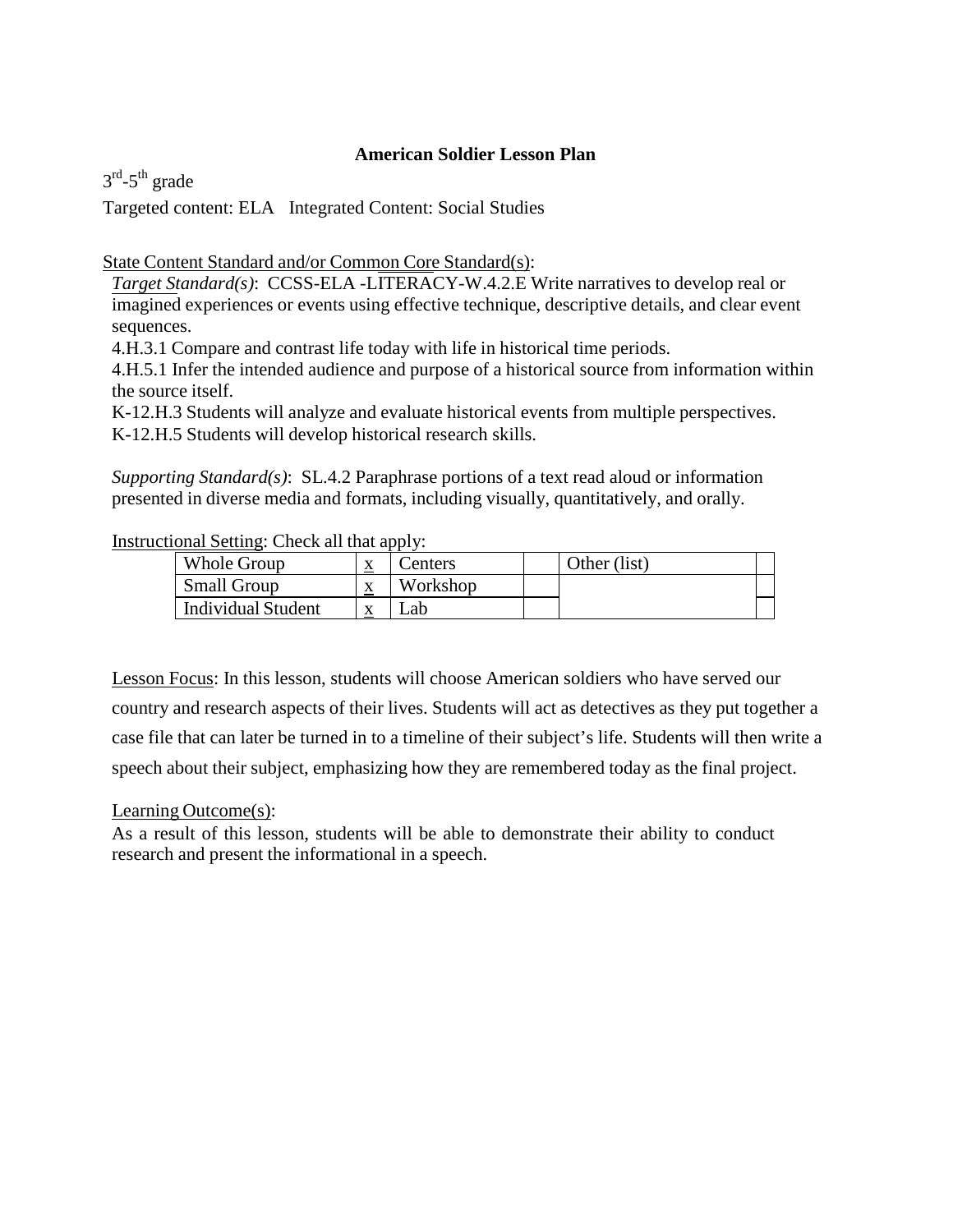- Students will learn about what life was like for their soldier prior to war and after war.
- - Students will develop a comprehensive understanding of the struggles, hardships, and challenges a soldier had to overcome.
- - Students will gain a better understanding of honors and commendations soldiers may receive.
- - By researching specific attributes, students will gain enough knowledge of their subjects that they "become one" and tell their stories in the first person.
- Students will gain a better understanding of what it means to fight for the United States.

#### Assessment Measures:

 *Formative Assessment(s)*: Questioning Teacher observation Student completed written speech Confer with students

*Summative Assessment(s)*: Students completed packet

#### Differentiation:

 Struggling learners-Student(s) will pair with a buddy to write a letter or student can work one-on-one with the teacher or teacher's assistant.

 High ability learners-Students can research additional information about war heroes of their choice that fought in other wars.

 Visual Learners- During demonstration, the teacher will write details on the board to help students formulate ideas for their speech.

#### Materials:

- research folders
- • computers with internet access, CD/DVD players, and Microsoft Word, Excel, and PowerPoint (or similar applications)
- printer(s)
- overhead projector
- dictionaries and thesauruses
- highlighters
- clipboards
- paperclips, staplers
- encyclopedias
- paper
- pencils
- index cards
- • Websites: Black Hills National Cemetery: https:/[/www.cem.va.gov/cems/nchp/blackhills.asp](http://www.cem.va.gov/cems/nchp/blackhills.asp)

### PART B: DELIVERY OF INSTRUCTION: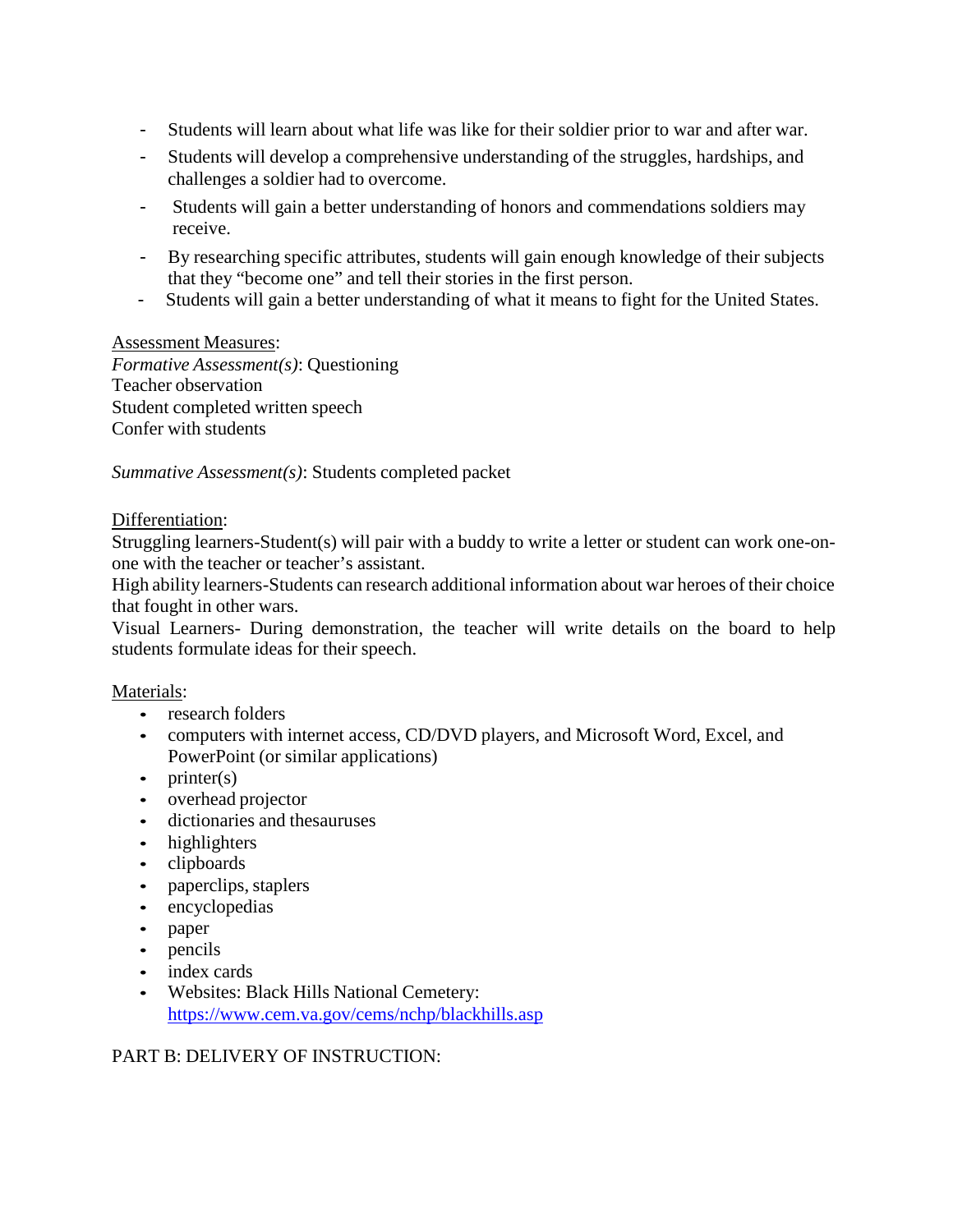Introduction: Tell students that today they will act as detectives and use their "detective noses" to help them find research and information on a soldier of their choice.

### Procedures of Teaching and Learning:

- 1. Demonstration- Show students a completed copy of the case file of a soldier.
- 2. Shared Demonstration-Allow students to share ideas of what else they think can be added to the case file. Allow students to share details. Explain to students the case files will help them gather information to add to their final product.
- Write shared student ideas on the board.
- Allow students to work in partners or in groups or three.
- • Inform students about the places they can use to help them in their research.
- 3. Guided Practice-
- Hand out supplies for case filed
- • For students' research and presentations, select a core group of soldiers from which students may choose. The option of doing a relative or known soldier is permissible. Allow the students to have a choice, but note to them they will be able to find sufficient information on the provided soldiers.
- Confer with students on their writing.
- 4. Independent Practice-Remind students about the different places to research information Examples are: *Black Hills National Cemetery, Veteran's Legacy*  Student will write speeches independently *Website: [www.bhveterans.omeka.net](http://www.bhveterans.omeka.net/)*

### Closure:

 Come back together as a whole group to allow students to share their speeches. During share time, highlight what was discussed by some of the students during their research and summarize what was said. Ask students what they learned about research. Select two or three notable speeches to share with the group. For a real world application, ask students to think about if they were being researched, what type of information they think someone could find about them.

 Additional: To follow up with this lesson, students could visit the Black Hills National Cemetery to visit the gravesite of the soldier they chose to research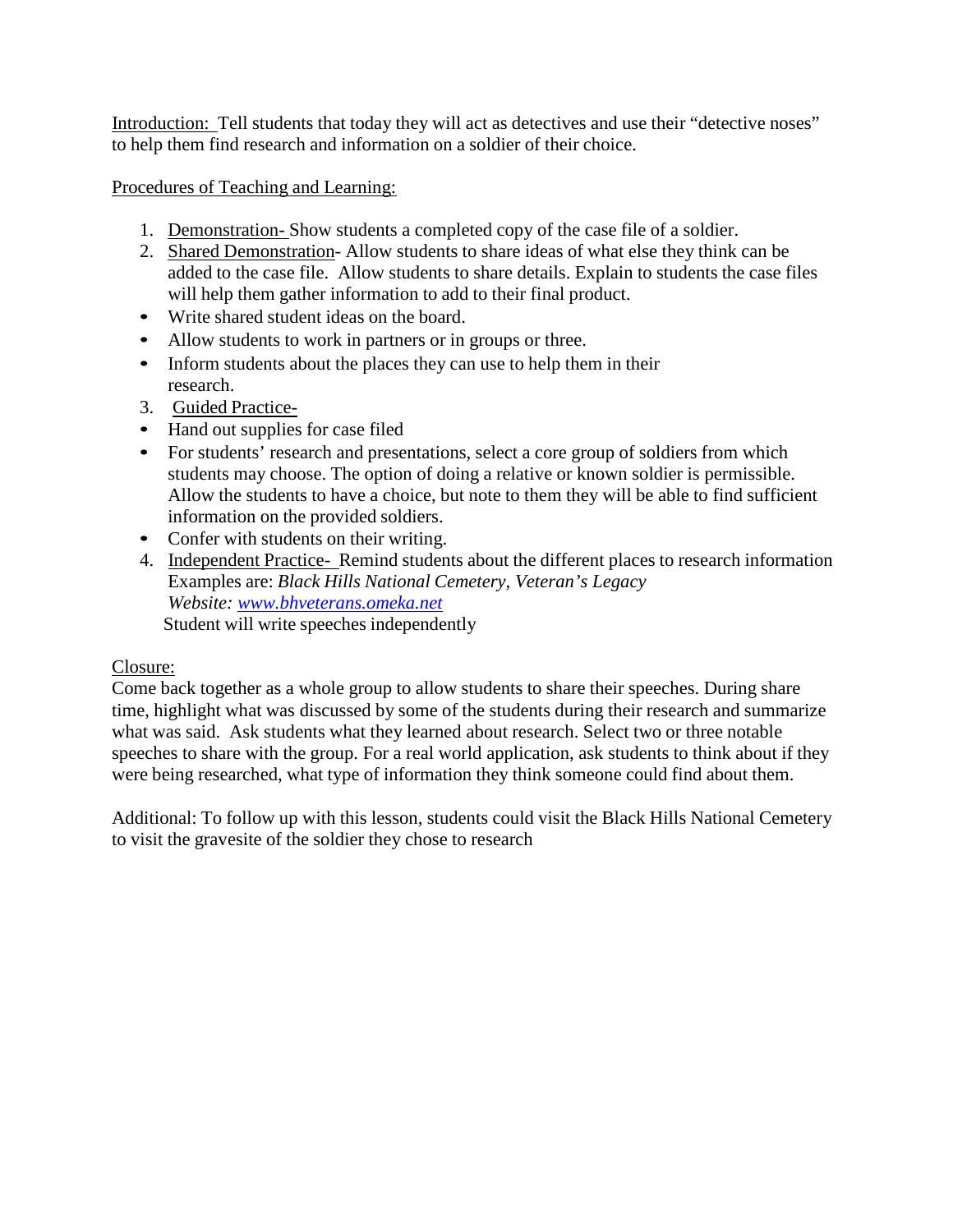TOPIC: U.S. Soldier GRADE LEVEL: 3-5 CREATORS: Marti Herber Unit Plan Road Map SUBJECT: History

 Day 2 Field trip to Black Hills National Cemetery Day 3 Begin soldier detective project Day 4 Research Day 5 Begin to put their speeches together Day 6 Live museum final project Day 1 Introduction

Day 1 Introduction

"The Wall" by Eve Bunting.

 This story helps students to understanding what it means to honor those who have given their lives for our freedom. It is used in a lesson leading up to the program. Have a discussion about the book and about soldiers who were killed in action.

Day 2 Field trip to Black Hills National Cemetery

 Black Hills National Cemetery is a United States National Cemetery in South Dakota, located three miles southeast of Sturgis in Meade County.

The Benefits of a Museum/Field Trip:

- 1. Students are energized by the excitement and anticipation of leaving the school environment.
- 2. The transportation to and from the museum/site is often a pleasant open-social time.
- 3. Students have the opportunity to see new things and learn about them in a more unstructured way.
- 4. Students have the opportunity to determine what they learn and how they learn it. Said differently, student learning can be interest-driven, not teacher and curriculum driven.
- 5. Students will experience a more holistic, integrated picture of the information that, in the classroom, may have only been presented in a textual and abstract way.

 Day 3 Begin soldier detective project and start research This will take up the next 3 days

 Day 4 Research Utilize the Black Hills Veteran's Legacy website: www.bhveterans.omeka.net

 Day 5 Begin to put speeches together They take the information they found and put it into their speech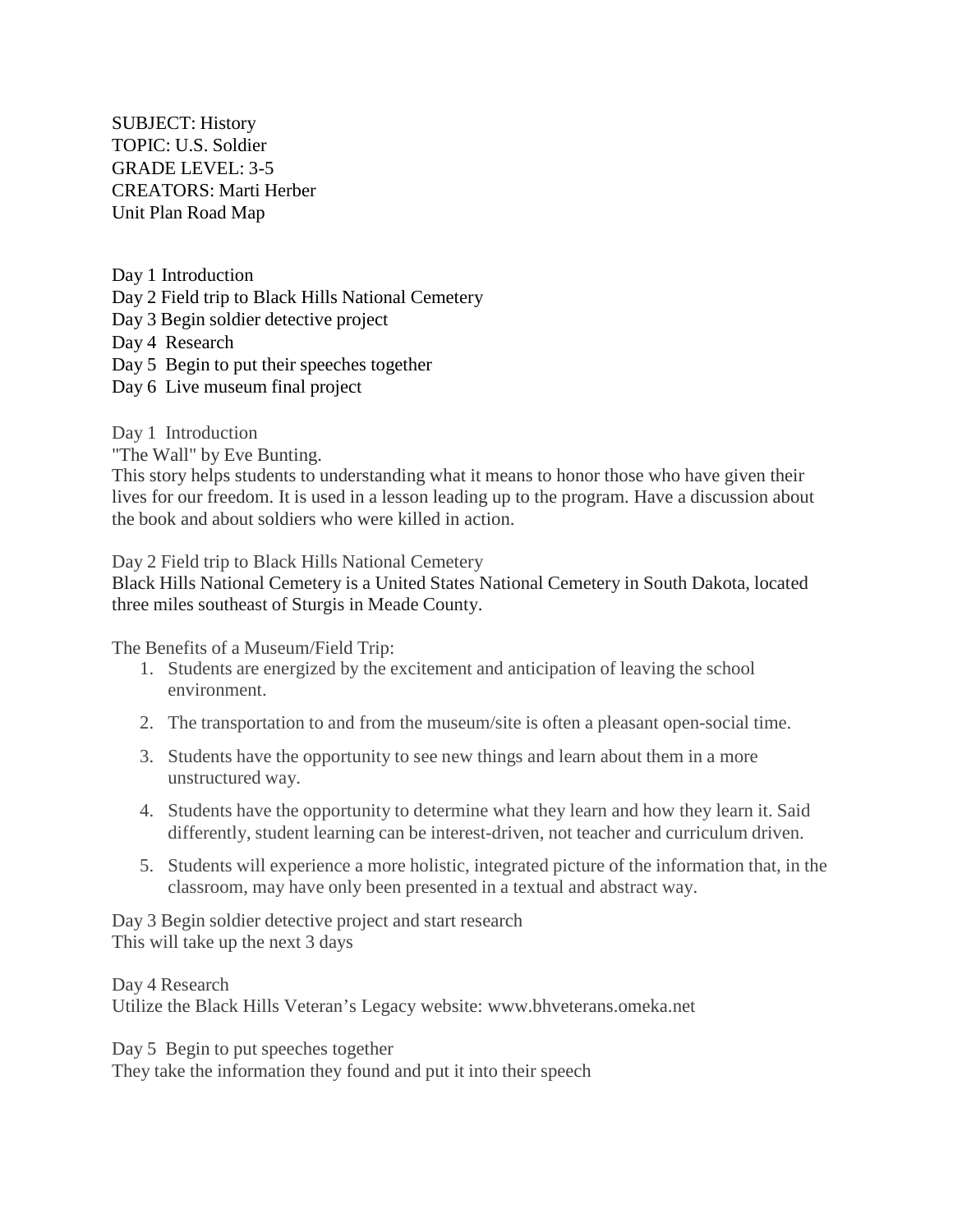### Day 6

 Students will also make a digital story of their person they researched USE https://spark.adobe.com/about/page

- Decide on the story you want to tell. Make it over the person you did your research
- Gather your materials.
- Begin writing your script. (your speech)
- Prep your equipment.
- Create a storyboard.
- Record a voice-over. (your speech)
- Add music

Day 7 Live museum final project.

This can be done for parents' night.

Students take the speeches they made, dress as the person they chose and they present